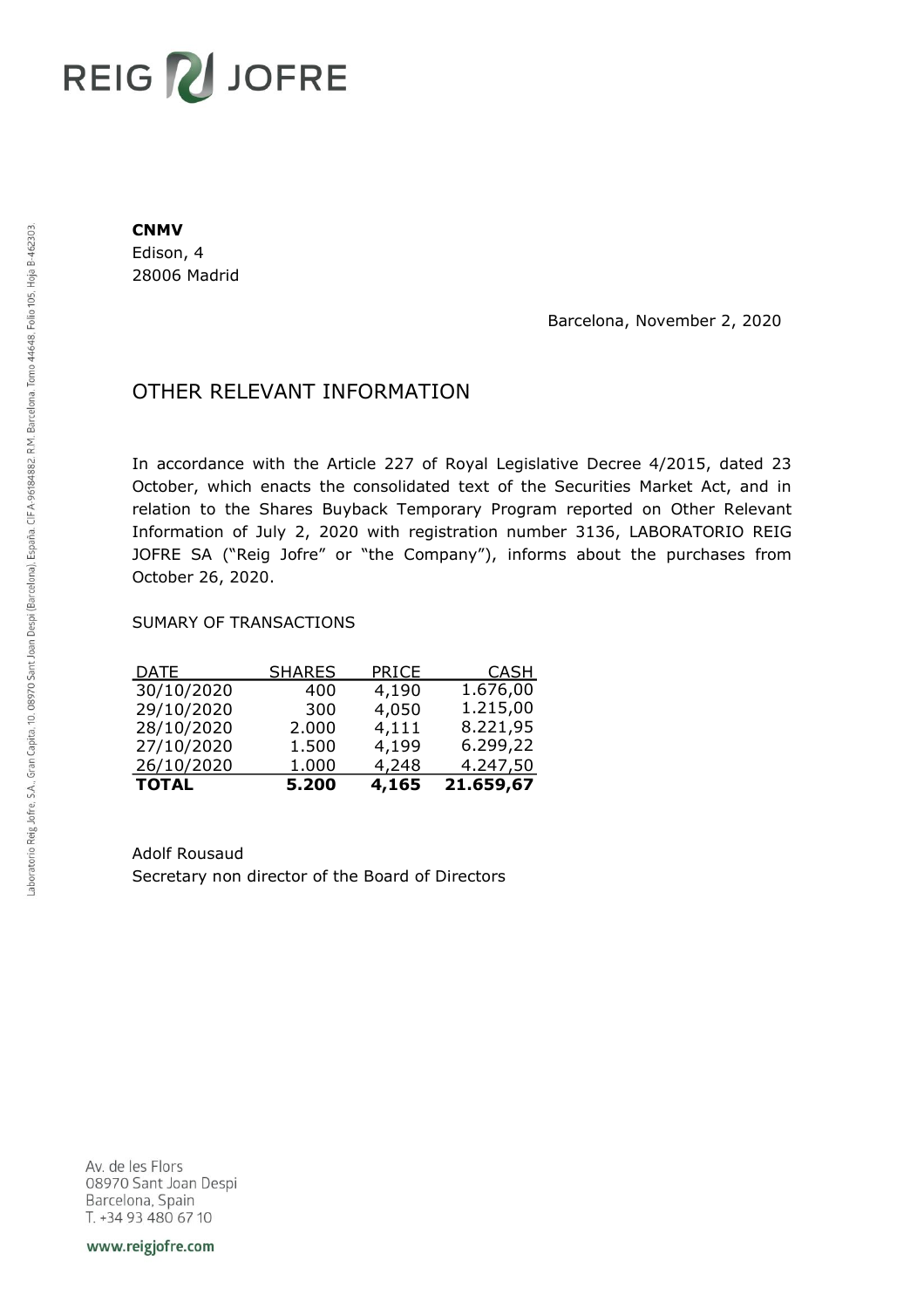## ANNEX 1

*Detail of transactions between October 26 and October 30, 2020*

| DATE                     | SHARES                                    | PRICE          | CASH         |
|--------------------------|-------------------------------------------|----------------|--------------|
| 30/10/2020               | 100                                       | 4,160          | 416,00       |
| 30/10/2020               | 150                                       | 4,200          | 630,00       |
| 30/10/2020               | 150                                       | 4,200          | 630,00       |
| 29/10/2020               | 150                                       | 4,050          | 607,50       |
| 29/10/2020               | 150                                       | 4,050          | 607,50       |
| 28/10/2020               | 50                                        | 4,080          | 204,00       |
| 28/10/2020               | 150                                       | 4,090          | 613,50       |
| 28/10/2020               | 150                                       | 4,040          | 606,00       |
| 28/10/2020               | 150                                       | 4,040          | 606,00       |
| 28/10/2020               | 55                                        | 4,040          | 222,20       |
| 28/10/2020               | 150                                       | 4,040          | 606,00       |
| 28/10/2020               | 150                                       | 4,050          | 607,50       |
| 28/10/2020               | 145                                       | 4,050          | 587,25       |
| 28/10/2020               | 100                                       | 4,120          | 412,00       |
| 28/10/2020               | 150                                       | 4,120          | 618,00       |
| 28/10/2020               | 150                                       | 4,110          | 616,50       |
| 28/10/2020               | 150                                       | 4,190          | 628,50       |
| 28/10/2020               | 150                                       | 4,200          | 630,00       |
| 28/10/2020               | 150                                       | 4,200          | 630,00       |
| 28/10/2020               | 150                                       | 4,230          | 634,50       |
| 27/10/2020               | 100                                       | 4,180          | 418,00       |
| 27/10/2020               | 150                                       | 4,180          | 627,00       |
| 27/10/2020               | 150                                       | 4,210          | 631,50       |
| 27/10/2020               | 39                                        | 4,210          | 164,19       |
| 27/10/2020               | 161                                       | 4,210          | 677,81       |
| 27/10/2020               | 80                                        | 4,210          | 336,80       |
| 27/10/2020               | 2                                         | 4,210          | 8,42         |
| 27/10/2020               | 140                                       | 4,210          | 589,40       |
| 27/10/2020               | 78                                        | 4,200          | 327,60       |
| 27/10/2020               | 21                                        | 4,200          | 88,20        |
| 27/10/2020               | 279                                       | 4,200          | 1.171,80     |
| 27/10/2020               | 150                                       | 4,180          | 627,00       |
| 27/10/2020               | 150                                       | 4,210          | 631,50       |
| 26/10/2020               | 100                                       | 4,240          | 424,00       |
| 26/10/2020               | 150                                       | 4,260          | 639,00       |
| 26/10/2020               | 66                                        | 4,320          | 285,12       |
| 26/10/2020               | 1                                         | 4,280          | 4,28         |
| 26/10/2020               | $\mathbf 1$                               | 4,280          | 4,28         |
| 26/10/2020               | 2                                         | 4,280          | 8,56         |
| 26/10/2020               | 2                                         | 4,280          | 8,56         |
| 26/10/2020               | 2                                         | 4,280          | 8,56         |
| 26/10/2020               | $\overline{\mathbf{c}}$                   | 4,280          | 8,56         |
| 26/10/2020               | $\overline{c}$                            | 4,280          | 8,56         |
| 26/10/2020               | $\overline{c}$                            | 4,280          | 8,56         |
| 26/10/2020<br>26/10/2020 | $\overline{\mathbf{c}}$<br>$\overline{c}$ | 4,280<br>4,280 | 8,56         |
| 26/10/2020               | $\overline{\mathbf{c}}$                   | 4,280          | 8,56<br>8,56 |
| 26/10/2020               | $\overline{2}$                            | 4,280          | 8,56         |
| 26/10/2020               | $\overline{2}$                            | 4,280          | 8,56         |
|                          |                                           |                |              |